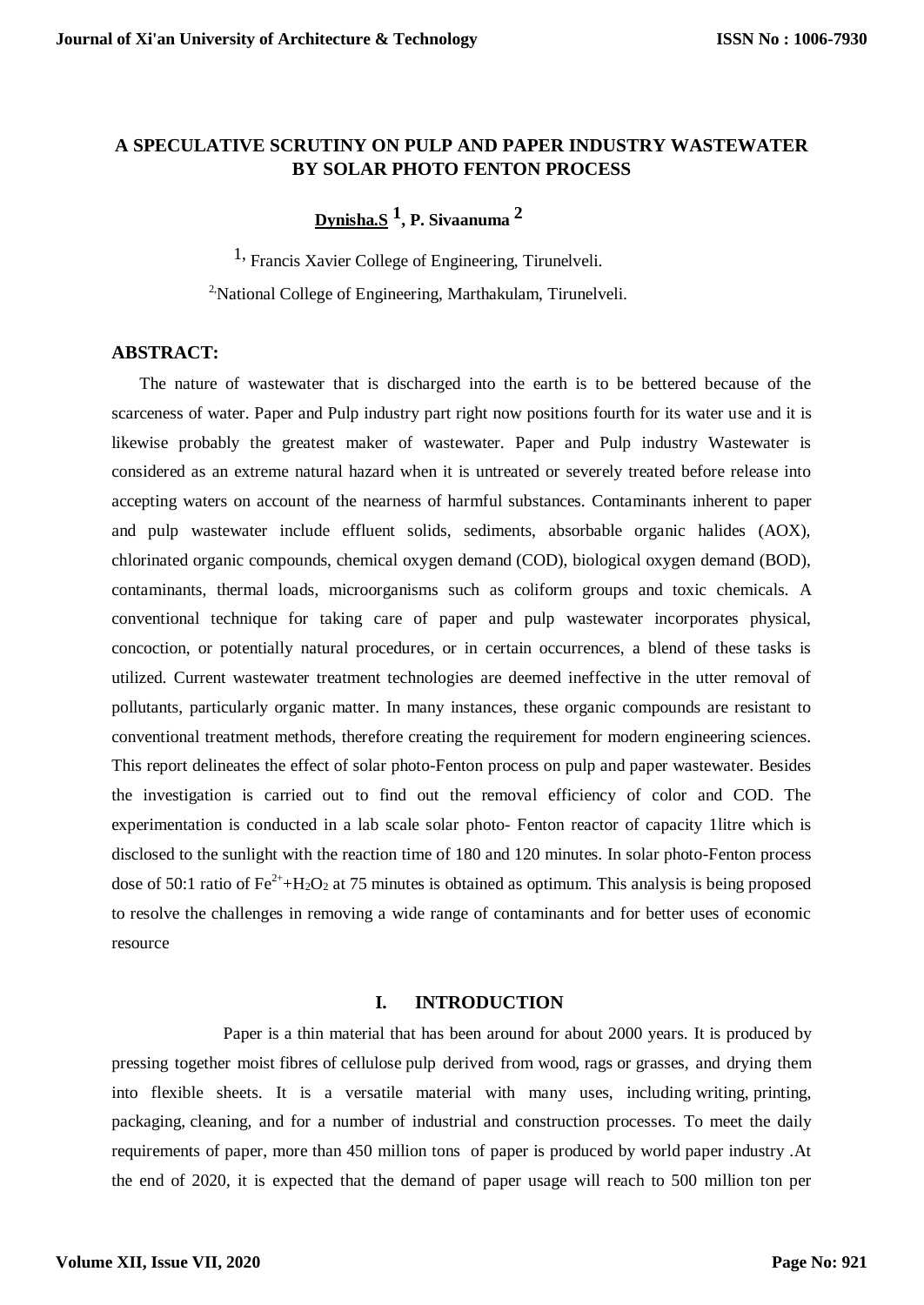annum. Among world India ranks  $20<sup>th</sup>$  in paper producing country. Pulp and paper sector currently ranks fourth for its water usage. To produces tons of paper,  $15m<sup>3</sup>$  to  $50m<sup>3</sup>$  of water is required for the modern mills. In India around 900 million  $m<sup>3</sup>$  of water is consumed and 700 million  $m<sup>3</sup>$  of wastewater is annually discharged by paper and pulp industry. Quantity of water consumption in paper and pulp industry varies according to the quality and kind of paper to be manufactured. On overall global industrial wastewater production, 42% of wastewater production is from paper and pulp industry. From paper industries nearly 2% of worlds trade and 3.5% of the world industrial pollution occurs.

The wastewater generated from the paper and pulp industry is mainly due to washing of wooden chips, baggase, rice or wheat before pulping, chemically cooked pulp, pulp during bleaching and also from pulp cleaning equipments. The major constituents of wastewater are suspended solids including bark particles, fiber pigments and dirt, dissolved colloidal organics like hemicellulose, sugars, lignin compounds, alcohols, turpenting, sizing agents, adhesives like starch and sulphatesetc, color bodies primarily lignin compounds and dyes. Dissolved inorganics such as NaoH, Na2so<sup>4</sup> and bleach chemicals,thermal loads, microorganisms such as coliform group and some toxic chemicals. In paper and pulp industry the primary, secondary and tertiary treatments are carried out to remove solids, particulate matter, biodegradable organic matter and also the microorganisms which present in it.The conventional methods used in paper and pulp industry to treat wastewater are physicochemical methods and biological methods.

The physico chemical method which includes sedimentation , coagulation, precipitation, adsorption, chemical oxidation, and membrane filtration. The production of large volumes of metal hydroxide, high green house gas emission and disposal problems are the major environmental impact of this method. In biological method there is two approaches involved either aerobic or anaerobic. In aerobic approach, it requires high energy supply typically 880Kwh to 1000Kwh per ton for the COD removal. To operate anaerobic approach relatively high temperature i.e) greater than  $30^{\circ}$ c is required. The biogas produced in this process is difficult to store and needs to be treated because of contaminants deposited in it such as H2s, which are the major drawbacks of this method.

In order to meet the increasingly stringent discharge limits, mills are forced to adopt unconventional and technologically advanced treatment systems to reduce refractory organic compounds. Hence, treatment with some advanced oxidation processes (AOP's) is needed. Hence, the aim of this research is to investigate the efficiency and feasibility of solar photo fenton process for the pre treatment of pulp and paper wastewater.

### **II. COLLECTION OF SAMPLE**

The waste water was collected from pulp and paper mill at Erode and it was stored at 4°C. At beginning, initial characteristics of pulp wastewater are observed and reported in the table 1.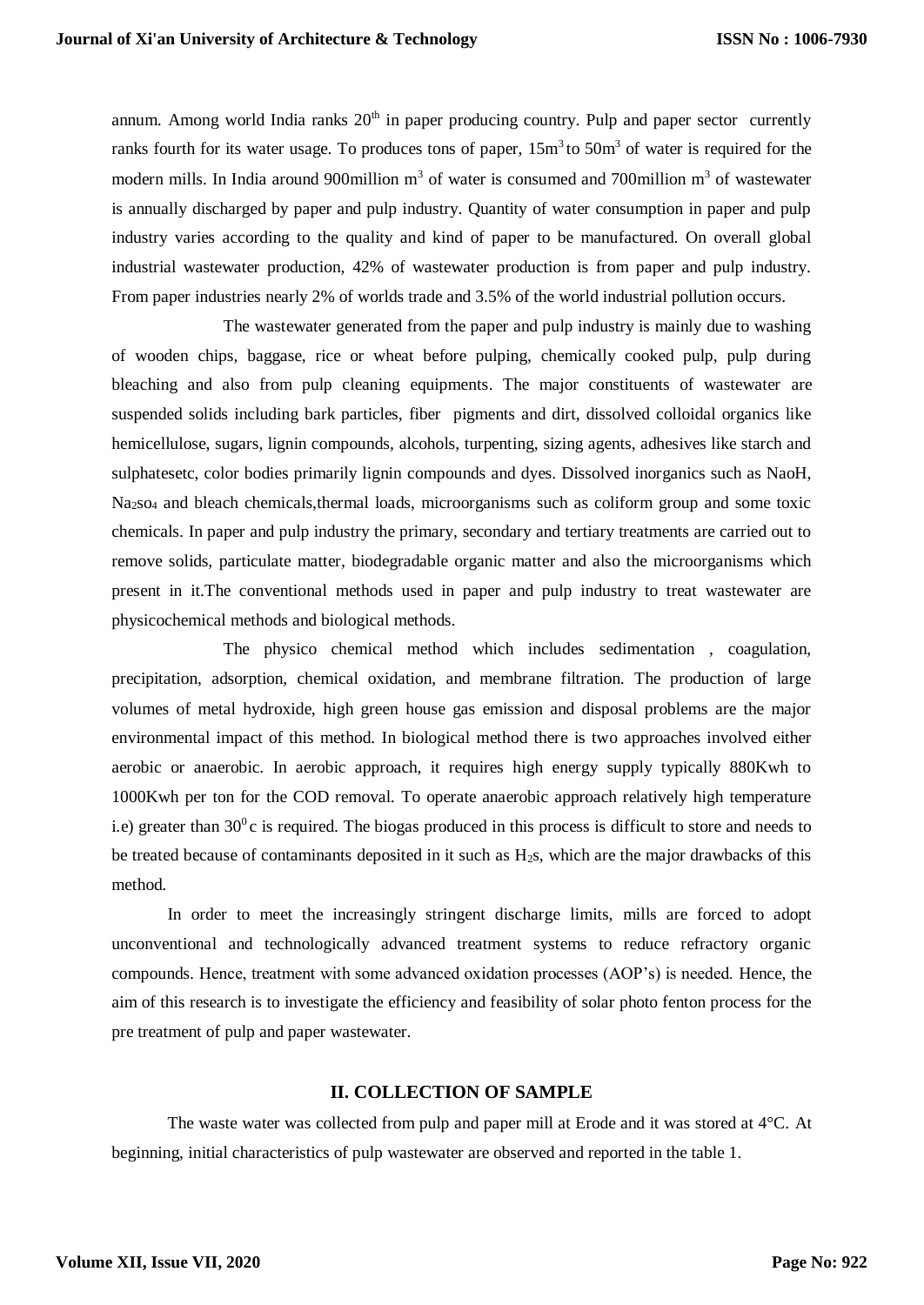| <b>SLN</b>     | <b>PARAMETERS</b>                                  | <b>UNITS</b> | <b>VALUE</b> |
|----------------|----------------------------------------------------|--------------|--------------|
| О              |                                                    |              |              |
| 1              | pH                                                 |              | 8.4          |
| $\overline{2}$ | <b>Total Dissolved solids</b><br>(TDS)             | mg/L         | 4900         |
| 3              | <b>Total Suspended</b><br>solids (TSS)             | mg/L         | 1850         |
| 4              | <b>Total Chemical</b><br>Oxygen demand<br>(TCOD)   | mg/L         | 3050         |
| 5              | <b>Soluble Chemical</b><br>Oxygen demand<br>(SCOD) | mg/L         | 2200         |
| 6              | Total Solids (TS)                                  | mg/L         | 1600         |
| 7              | Chlorides                                          | mg/L         | 79.2         |
| 8              | Alkalinity                                         | mg/L         | 449.86       |
| 10             | BOD <sub>5</sub>                                   | mg/L         | 65.19        |

### **Table 1: Initial Characteristics of Waste Water**

### **III. SOLAR PHOTO FENTON TREATMENT**

Solar photo Fenton treatment was performed using 500 ml of waste water in a glass tray reactor of Size - 21.5 cm x 21.5 cm x 15 cm. The photo-Fenton reactions were taken away in a tray reactor with the working volume of 1L. The whole system was exposed under strong solar irradiation, from 11.00 AM to 03.00 PM from March to May. When the system was endangered to the sun; it was read at the start of the experiment. The sample was taken from the reactor from every 10 minutes to analyse COD. The color was monitored in the absorbance range of 475nm. To avoid floc formation overhead stirrer is used.

### **IV. RESULT AND DISCUSSION**

## **A. Effect of dosage of concentration** fe<sup>2</sup>**<sup>+</sup> + H2O<sup>2</sup> on cod removal**

From the fig: 1, it is clear that the increasing amount of  $Fe^{2+} + H_2O_2$  leads to greater COD and color removal. Between the ratios of 5:1,10:1,20:1,30:1,40:1,50:1,60:1, the COD removal is nearly equal. The dosage of 50:1 ratio of  $Fe^{2+}+H_2O_2$  was taken as optimum at 75minutes. Increase in  $Fe^{2+}+H_2O_2$  concentration lowered the degradation rate. Therefore, it was not worth taking large amount of  $H_2O_2$  dosage for increasing degradation.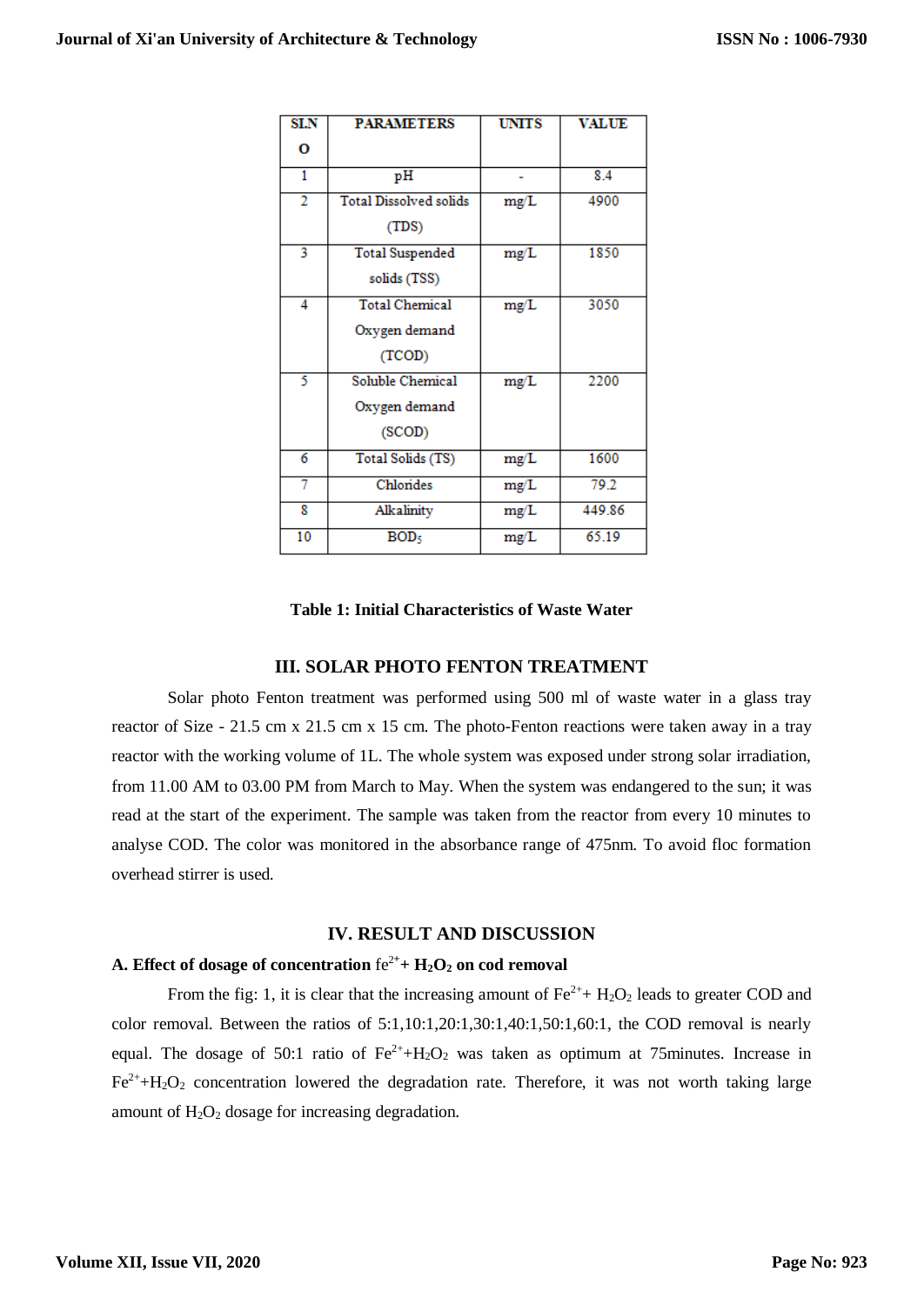

# **Figure: 1 Effect of Dosage of Concentration Fe2++ H2O<sup>2</sup> on COD removal B.** Effect of dosage of concentration  $fe^{2+} + H_2O_2$  on removal efficiency

COD reduction increases from 40% to 60%. COD reduction increases linearly with reaction time up to 75 minutes; afterwards the rise is nearly flat. Thus, dose of 50:1 ratio at irradiation time of 75 min is significant for COD reduction, which is clearly noted in fig: 2.





# **C. Effect of biodegradability**

The biodegradability is spoted From the fig: 3, the optimum reaction time is observed at 75 minutes in dosage of 50:1 ratio.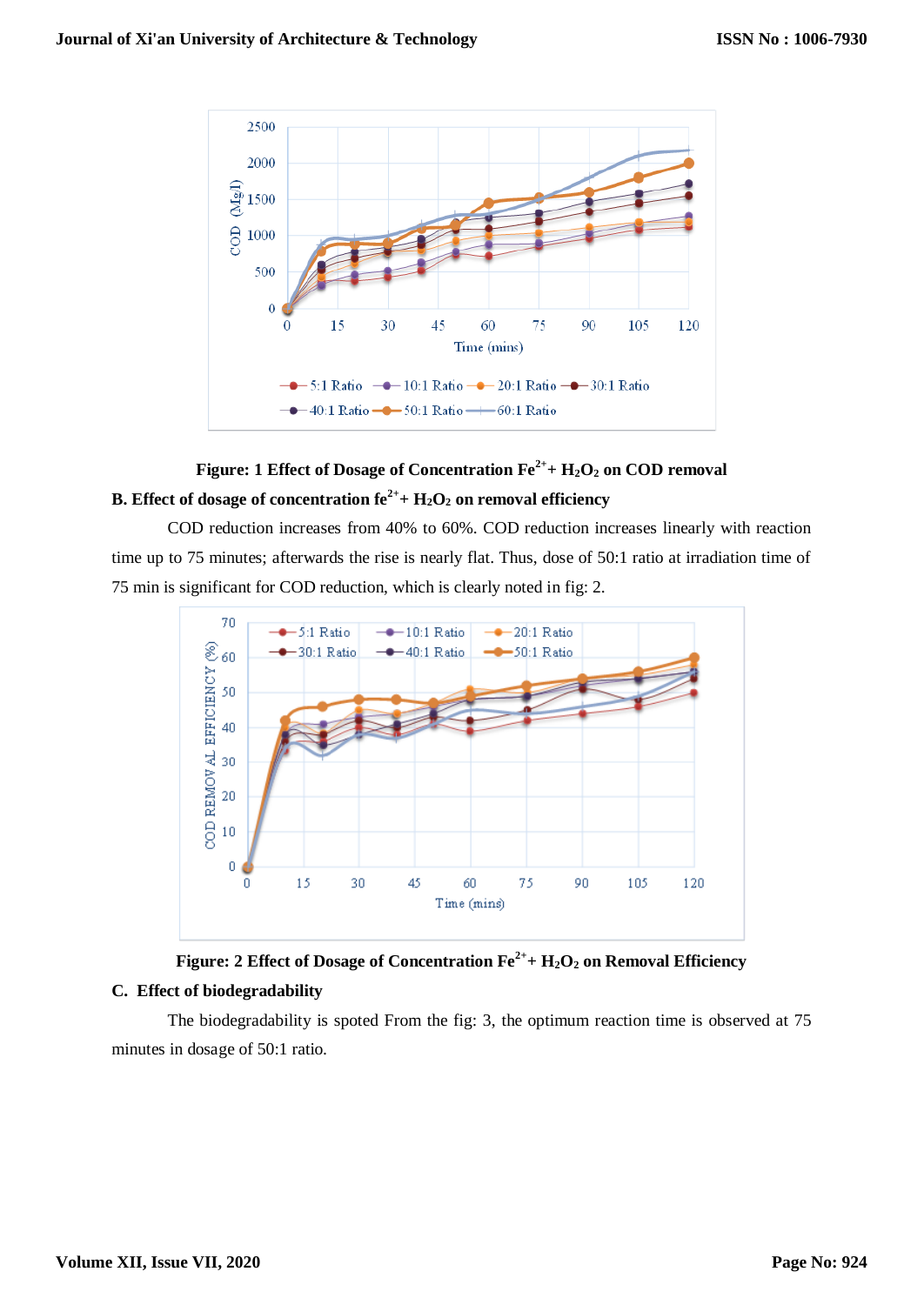

**Figure: 3 Effect of Biodegradability**

### **D. Effect of temperature and cod removal efficiency**

The experiment was conducted at different temperature  $30^{\circ}$ c,  $40^{\circ}$ c and  $50^{\circ}$ c at different ratio of dosage. From the fig: 4 and 5 it's clear that, at optimum its removal efficiency reached to 58% and the COD release rise between  $40^{\circ}$ c and  $50^{\circ}$ c.



**Figure: 4 Effect of Temperature**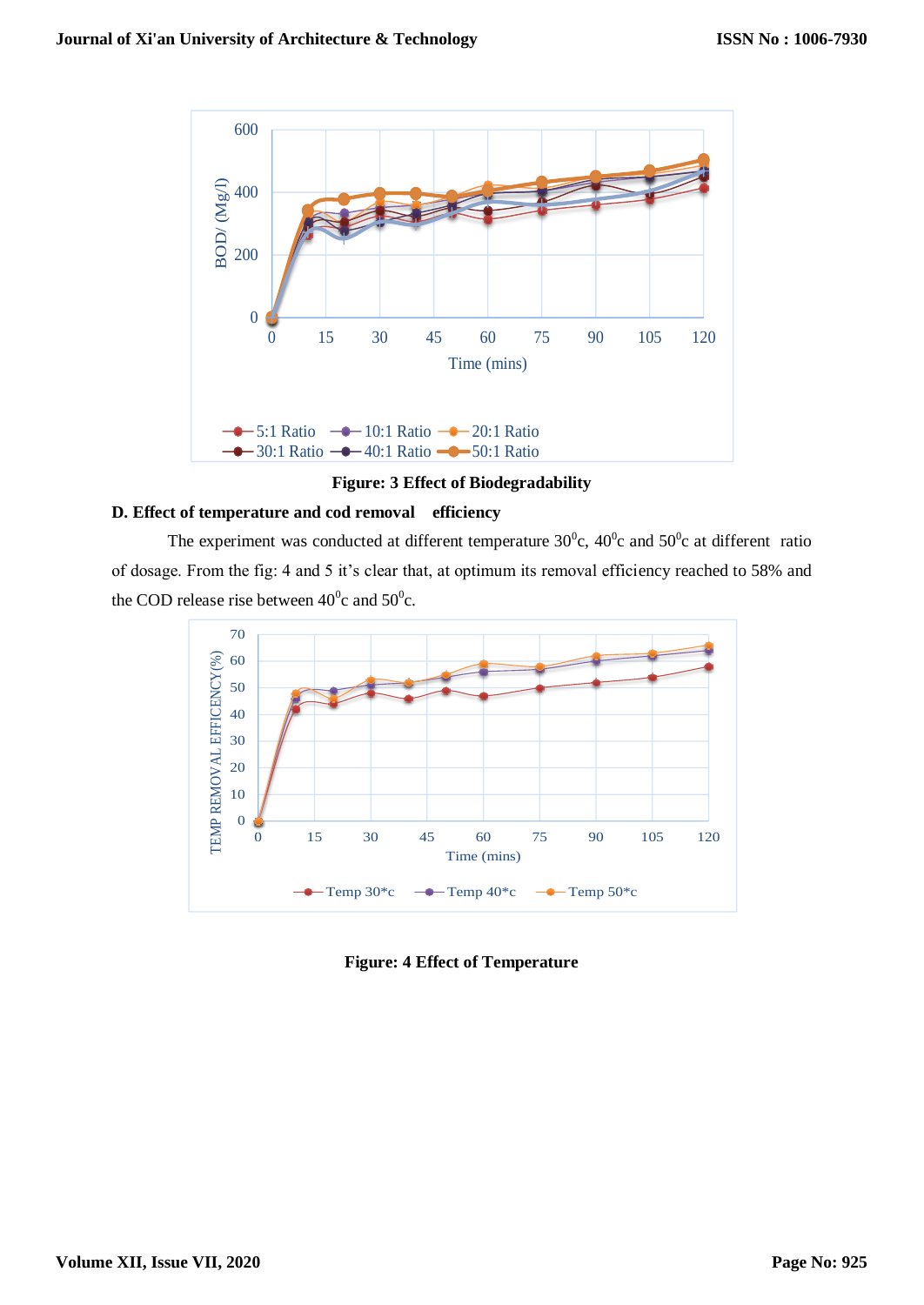

**Figure: 5 Effect of Temperature on COD Removal Efficiency**

### **E. Effect of lignin**

The rate of degradation increases with increase in concentration. From the fig: 6, the percentage of lignin removed from the wastewater is obtained high as 70%.



#### **Figure: 6 Effect of Lignin**

### **F. Effect of pH**

The experiment was conducted at different pH values ranging from 2 to 6.The COD release enhanced with increase in doseFe<sup>2+</sup>+ H<sub>2</sub>O<sub>2</sub> varying with dosage ratio ranges as 5:1, 10:1, 20:1, 30:1, 40:1, 50:1and 60:1.The optimum removal of COD was obtained at pH=3 in the ratio of 50:1, at the reaction time of 75 minutes at  $40^{\circ}$ c. From the fig: 7 and 8, it is detected that the percentage of COD reduction as 51%.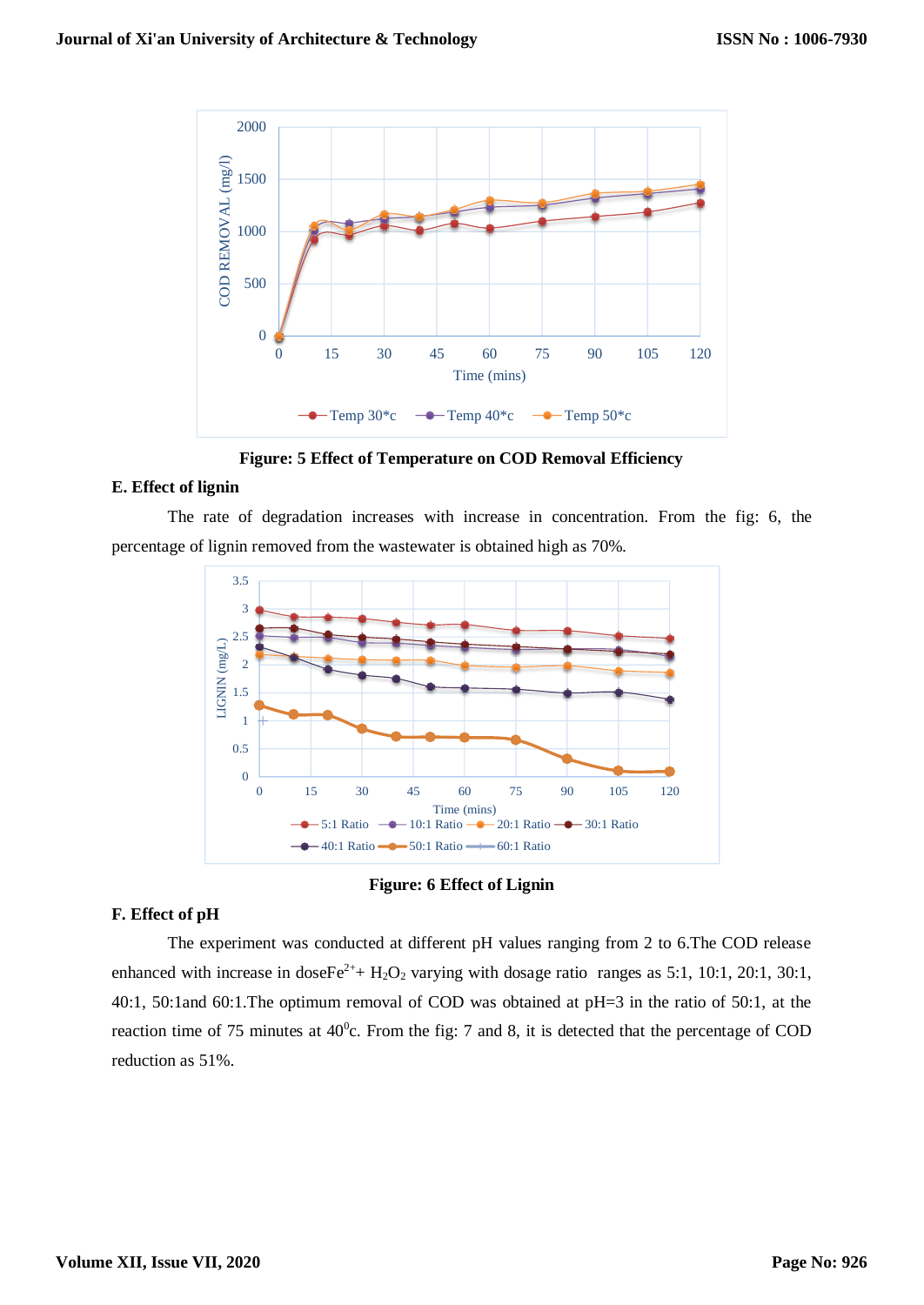

**Figure: 7 Effect of pH for COD Removal**



**Figure: 8 Efficiency of pH**

# **V. CONCLUSION**

In this research work, the efficiency of solar photo Fenton treatment on pulp and paper wastewater is investigated. In solar photo-Fenton process dose of 50:1 ratio of  $Fe^{2+} + H_2O_2$  at 75 minutes is obtained as optimum. COD reduction increases from 40% to 60%. COD reduction increases linearly with reaction time up to 75 minutes; afterwards the rise is nearly flat. Thus, dose of 50:1 ratio at irradiation time of 75 min is significant for COD reduction. Also, The optimum removal of COD was obtained at pH=3 in the ratio of 50:1, at the reaction time of 75 minutes at  $40^{\circ}$ c. The percentage of lignin removed from the wastewater is obtained high as 70%. This study shows the performance of solar photo fenton process and efficient removal of the non-biodegradable substance. Also this analysis is being proposed to resolve the challenges in removing a wide range of contaminants and for better uses of economic resources.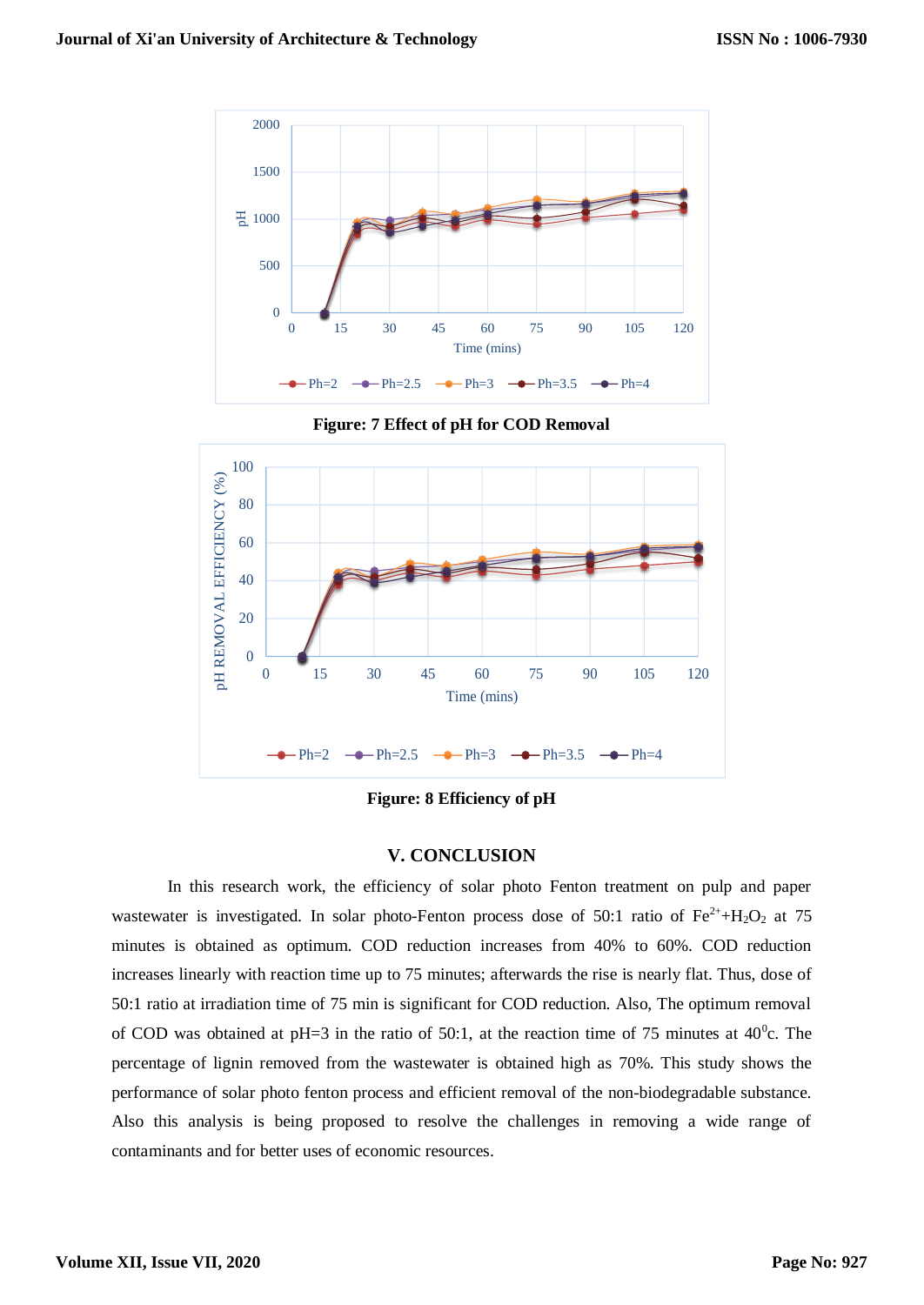# **VI. REFERENCES**

[1] Laura G. Covinich , Dora I. Bengoechea, Rosa J. Fenoglio, Maria C. Area, 2014, Advanced Oxidation Processes for Wastewater Treatment in the Pulp and Paper Industry: A Review, American Journal of Environmental Engineering 2014, 4(3): 56-70

[2] Parveen Kumar, Satish Kumar, Nishi K. Bhardwaj, Ashutosh Kumar Choudhary, 2011, Advanced Oxidation of Pulp and Paper Industry Effluent, International Conference on Environmental and Agriculture Engineering, IPCBEE vol.15(2011).

[3] S.Krishnan, H.Rawindran, C. M. Sinnathambi, J .W. Lim, 2017,Comparison of various advanced oxidation processes used in remediation of industrial wastewater laden with recalcitrant pollutants,IOP Conference Series: Materials Science and Engineering, 206 (2017) 012089.

[4] Irma Karat, 2013,Advanced Oxidation Processes for Removal of COD from Pulp and Paper Mill Effluents A Technical, Economical and Environmental Evaluation, Master of Science Thesis Stockholm 2013.

[5] Mohammadreza Kamali, ZahraKhodaparast, 2015, Review on recent developments on pulp and paper mill wastewater treatment, Ecotoxicology and Environmental Safety 114(2015)326–342.

[6] Maria Sandberg, G Venkatesh, Karin Granstrpom, 2017, Experimental study and analysis of the functional and life-cycle global warming effect of low-dose chemical pre-treatment of effluent from pulp and paper mills, Journal of Cleaner Production, DOI: 10.1016/j. jclepro.2017.10.214.

[7] Jose Guzman, Rosa Mosteo, Judith Sarasa, Jose A. Alba, Jose L. Ovelleiro, Evaluation of Solar Photo-Fenton and Ozone Based Processes as Citrus Wastewater Pre-treatments, Separation and Purification Technology, DOI: http://dx.doi.org/10.1016/j.seppur.2016.03.025

[8] Renata Toczylowska-Maminska, 2017, Limits and perspectives of pulp and paper industry wastewater treatment – A review, Renewable and Sustainable Energy Reviews, 78 (2017) 764– 772.

[9] Yunqin Lin, Jiajin Liang, Chao Zeng, Dehan Wang, Huanjia Lin, 2017, Anaerobic digestion of pulp and paper mill sludge pretreated by microbial consortium OEM1 with simultaneous degradation of lignocelluloses and chlorophenols, Renewable Energy, DOI:10.1016/j.renene.2017.02.049.